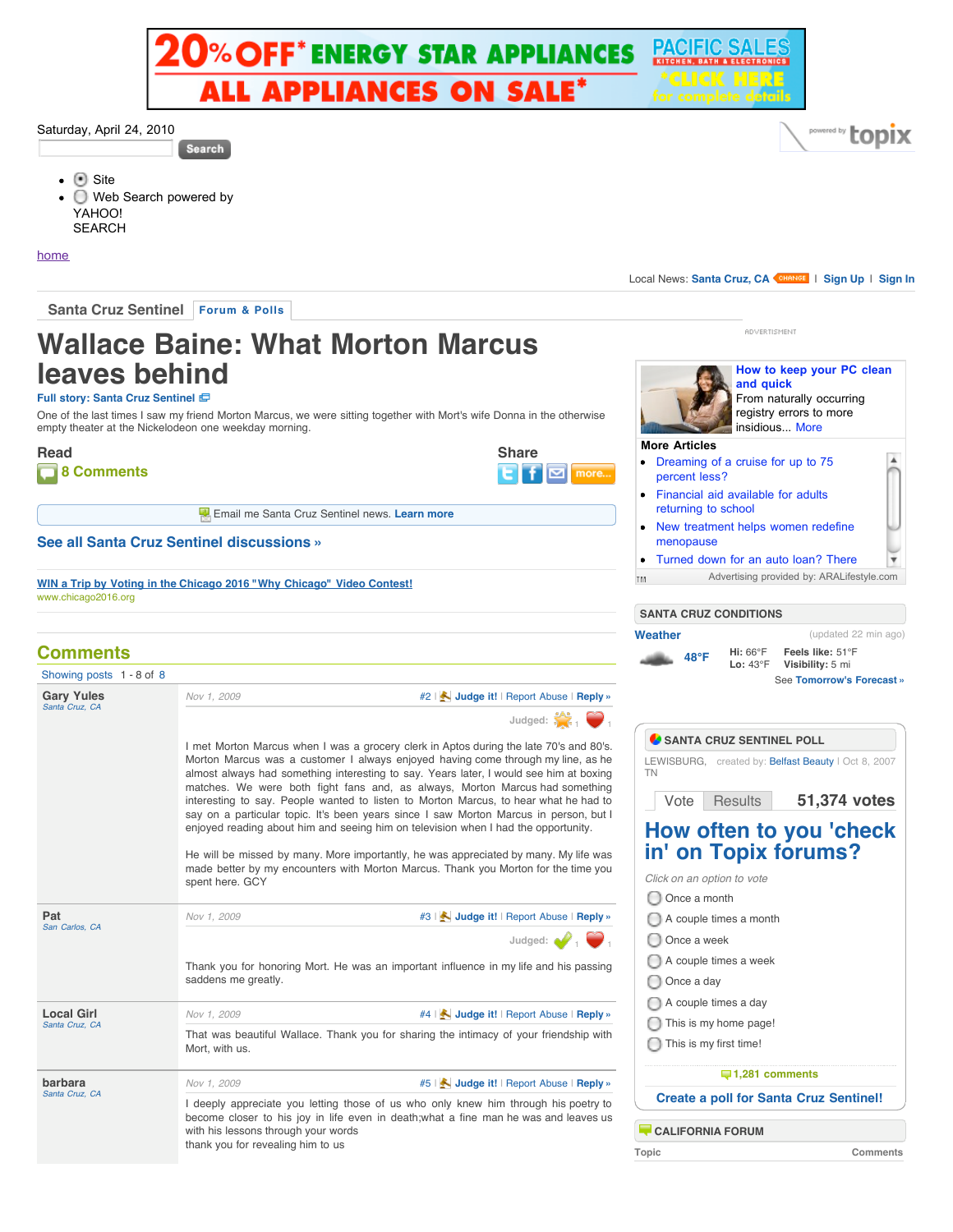| reginaldo de             | Nov 1, 2009<br>#6   Judge it!   Report Abuse   Reply »                                                                                                                                                                                                                                                                                                                                                                                                                                                                                                                                                                                                                                                                                                                                                                                                                                                                                                                                                                                                                                                                                                                                                                                                | <b>BARACK OBAMA BIRTH CERTIFICATE:</b><br>Suit | 105509         |
|--------------------------|-------------------------------------------------------------------------------------------------------------------------------------------------------------------------------------------------------------------------------------------------------------------------------------------------------------------------------------------------------------------------------------------------------------------------------------------------------------------------------------------------------------------------------------------------------------------------------------------------------------------------------------------------------------------------------------------------------------------------------------------------------------------------------------------------------------------------------------------------------------------------------------------------------------------------------------------------------------------------------------------------------------------------------------------------------------------------------------------------------------------------------------------------------------------------------------------------------------------------------------------------------|------------------------------------------------|----------------|
| watsonville              | Morton Marcus was one of my first teachers at Cabrillo College when I moved to Santa                                                                                                                                                                                                                                                                                                                                                                                                                                                                                                                                                                                                                                                                                                                                                                                                                                                                                                                                                                                                                                                                                                                                                                  | Republicans lose ground in California          | 24             |
| San Jose, CA             | Cruz over 30 years ago!                                                                                                                                                                                                                                                                                                                                                                                                                                                                                                                                                                                                                                                                                                                                                                                                                                                                                                                                                                                                                                                                                                                                                                                                                               | <b>April 15 Tea Party</b>                      | 361            |
|                          | Definitely taught me to THINK and choose my words wisely.                                                                                                                                                                                                                                                                                                                                                                                                                                                                                                                                                                                                                                                                                                                                                                                                                                                                                                                                                                                                                                                                                                                                                                                             | Passage of immigration crackdown in C          | 26             |
|                          | Thanks Mort!                                                                                                                                                                                                                                                                                                                                                                                                                                                                                                                                                                                                                                                                                                                                                                                                                                                                                                                                                                                                                                                                                                                                                                                                                                          | Gay Marriage Fights Continue in New J          | 11420          |
| <b>Santa Cruz Native</b> | #7   Judge it!   Report Abuse   Reply »                                                                                                                                                                                                                                                                                                                                                                                                                                                                                                                                                                                                                                                                                                                                                                                                                                                                                                                                                                                                                                                                                                                                                                                                               |                                                |                |
| Kiev, Ukraine            | Nov 1, 2009                                                                                                                                                                                                                                                                                                                                                                                                                                                                                                                                                                                                                                                                                                                                                                                                                                                                                                                                                                                                                                                                                                                                                                                                                                           | Sex offender wearing GPS bracelet mol          | 81             |
|                          | Mort was a friend, a teacher and an inspiration. I cannot express my feelings as well as<br>those who were more talented. I merely add the words of W.H. Auden on the death of                                                                                                                                                                                                                                                                                                                                                                                                                                                                                                                                                                                                                                                                                                                                                                                                                                                                                                                                                                                                                                                                        | Right-Wing Smear Machine: They'll Be           | 194            |
|                          | the poet, W.B. Yates:                                                                                                                                                                                                                                                                                                                                                                                                                                                                                                                                                                                                                                                                                                                                                                                                                                                                                                                                                                                                                                                                                                                                                                                                                                 | Obama says Barbara Boxer could lose i          | 201            |
|                          |                                                                                                                                                                                                                                                                                                                                                                                                                                                                                                                                                                                                                                                                                                                                                                                                                                                                                                                                                                                                                                                                                                                                                                                                                                                       | <b>Jobless crisis waning locally</b>           | $\overline{7}$ |
|                          | In Memory of Morton Marcus                                                                                                                                                                                                                                                                                                                                                                                                                                                                                                                                                                                                                                                                                                                                                                                                                                                                                                                                                                                                                                                                                                                                                                                                                            | Early release of state's prisoners is          | 17             |
|                          | He disappeared in the dead of winter:<br>The brooks were frozen, the airports almost deserted,<br>The snow disfigured the public statues;<br>The mercury sank in the mouth of the dying day.<br>What instruments we have agree<br>The day of his death was a dark cold day.<br>Far from his illness<br>The wolves ran on through the evergreen forests,<br>The peasant river was untempted by the fashionable quays;<br>By mourning tongues<br>The death of the poet was kept from his poems.<br>But for him it was his last afternoon as himself,<br>An afternoon of nurses and rumours;<br>The provinces of his body revolted,<br>The squares of his mind were empty,<br>Silence invaded the suburbs,<br>The current of his feeling failed; he became his admirers.<br>Now he is scattered among a hundred cities<br>And wholly given over to unfamiliar affections,<br>To find his happiness in another kind of wood<br>And be punished under a foreign code of conscience.<br>The words of a dead man<br>Are modified in the guts of the living.<br>But in the importance and noise of to-morrow<br>When the brokers are roaring like beasts on the floor of the Bourse,<br>And the poor have the sufferings to which they are fairly accustomed, | Read all comments   Start a discussion »       |                |
| <b>Santa Cruz Native</b> | And each in the cell of himself is almost convinced of his freedom,<br>A few thousand will think of this day<br>As one thinks of a day when one did something slightly unusual.<br>What instruments we have agree<br>The day of his death was a dark cold day.<br>Nov 1, 2009<br>#8   Judge it!   Report Abuse   Reply »                                                                                                                                                                                                                                                                                                                                                                                                                                                                                                                                                                                                                                                                                                                                                                                                                                                                                                                              |                                                |                |
| Kiev. Ukraine            | Morton was a teacher and an inspiration. He introduced me to the world of literature                                                                                                                                                                                                                                                                                                                                                                                                                                                                                                                                                                                                                                                                                                                                                                                                                                                                                                                                                                                                                                                                                                                                                                  |                                                |                |
|                          | and impacted my life in major ways. I cannot express my feelings about Mort better than<br>to quote the poet, W.H. Auden in his poem in memory of William Butler Yates.<br>In Memory to Morton Marcus                                                                                                                                                                                                                                                                                                                                                                                                                                                                                                                                                                                                                                                                                                                                                                                                                                                                                                                                                                                                                                                 |                                                |                |
|                          | He disappeared in the dead of winter:<br>The brooks were frozen, the airports almost deserted,<br>The snow disfigured the public statues;<br>The mercury sank in the mouth of the dying day.<br>What instruments we have agree<br>The day of his death was a dark cold day.                                                                                                                                                                                                                                                                                                                                                                                                                                                                                                                                                                                                                                                                                                                                                                                                                                                                                                                                                                           |                                                |                |
|                          | Far from his illness<br>The wolves ran on through the evergreen forests,<br>The peasant river was untempted by the fashionable quays;<br>By mourning tongues<br>The death of the poet was kept from his poems.                                                                                                                                                                                                                                                                                                                                                                                                                                                                                                                                                                                                                                                                                                                                                                                                                                                                                                                                                                                                                                        |                                                |                |
|                          | But for him it was his last afternoon as himself,<br>An afternoon of nurses and rumours;<br>The provinces of his body revolted,<br>The squares of his mind were empty,<br>Silence invaded the suburbs,<br>The current of his feeling failed; he became his admirers.                                                                                                                                                                                                                                                                                                                                                                                                                                                                                                                                                                                                                                                                                                                                                                                                                                                                                                                                                                                  |                                                |                |
|                          | Now he is scattered among a hundred cities<br>And wholly given over to unfamiliar affections,<br>To find his happiness in another kind of wood<br>And be punished under a foreign code of conscience.                                                                                                                                                                                                                                                                                                                                                                                                                                                                                                                                                                                                                                                                                                                                                                                                                                                                                                                                                                                                                                                 |                                                |                |